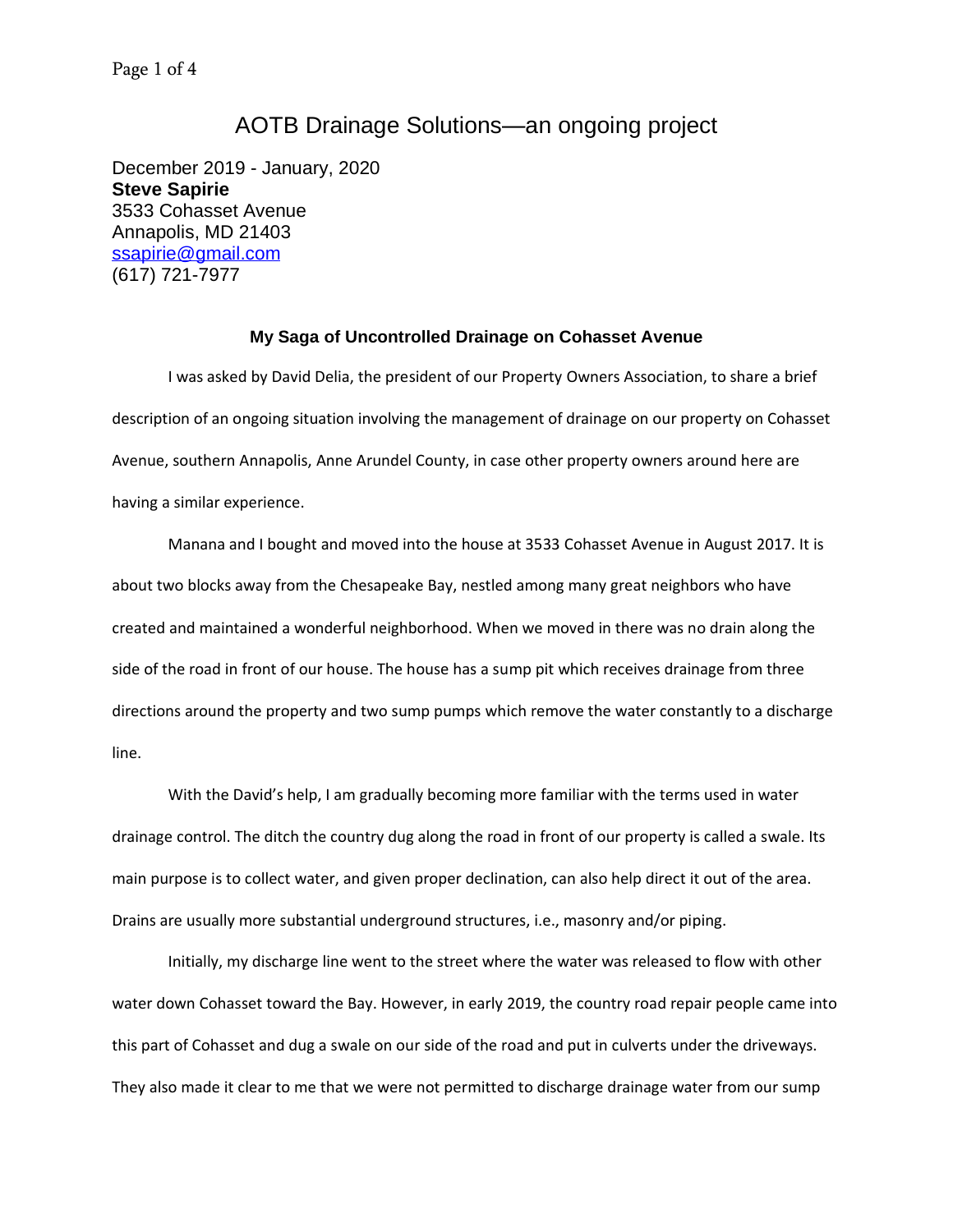pumps into the street swale. They recommended other ways to discharge the water, principally by building a stretch of "French Drain," perforated pipe through which to dissipate the water below ground.

I contacted several different plumbers who could do that for us and selected Len the Plumber and their technician Robert Legg. He designed a stretch of French Drain about 85 feet long to extend down the right (south) side of our property which he thought would be enough to dissipate the water. It extended in two directions coming out of our basement and stopped about ten feet from the road to prevent sump water from entering the roadside swale. We accepted the plan, and he dug the drain in one day. This was sometime in July 2019. (Examples of French Drain installation below.) It cost us about \$3,900.00 to install.







Late 2019 it became apparent that the installed French Drain was not able to handle all the water that was flowing out of the sump pump. It appears that water is, in fact, caught by the County's roadside swale in the front of our property and held there, because there is insufficient declination of the swale at that point (Robert Legg's assessment). As a result, an increased amount of water is draining down through our property from the County swale and winds up in our sump where it is pumped to the French drain. When there is a lot of rain, as there was in early December, the sump is constantly filling and being discharged to the French Drain which cannot handle it all; I fear the French Drain close to the house may simply be recycling water back to our sump.

Robert created a temporary solution by providing a surface drain line that can be extended into the back yard and moved about. There is also the old line that extends toward the road but stops at a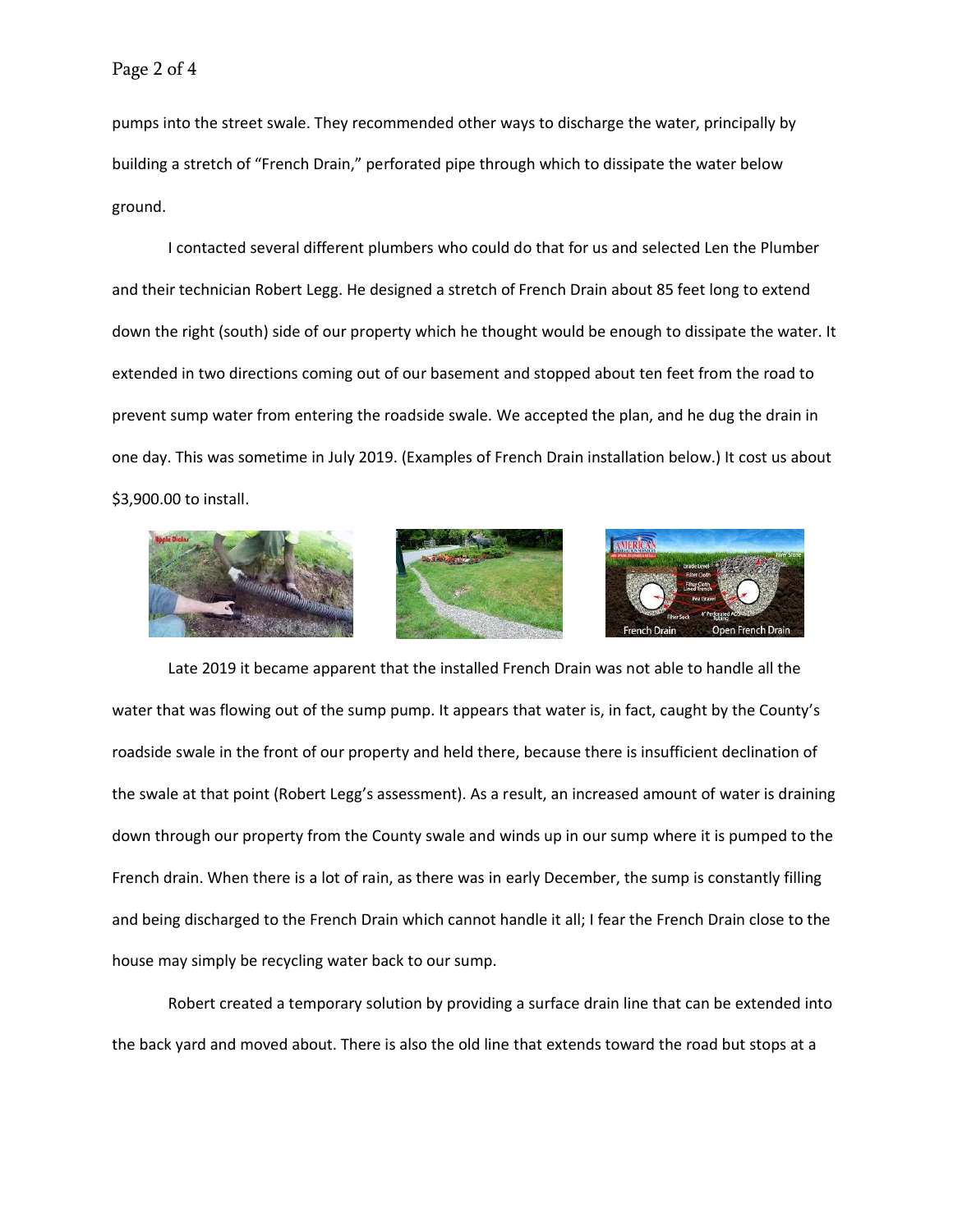## Page 3 of 4

certain point. In addition, he installed a bifurcated discharge pipe which allows us to direct the water in two directions at the same time. (Pictures below).



*Sump in the basement Temporary Piping Fixture Surface line to back yard*

I contacted the AA County Road Maintenance Southern District division who sent a supervisor, Chris Lee, a couple weeks ago. I showed him the situation and the extent that the swale fills with water after one day of rain. (Pictures below). He was familiar with the original work to create the swale and suggested that he send someone out to help increase the declination of the swale to improve the flow of water. He sounded a bit dubious that this would totally solve the drainage problem, doubting that all the water going into the sump is coming from the swale. I also showed him the layout of the French Drain and described the proposal to extend that drain for 80 more feet. He did not comment on that. He promised to give this swale work some priority so that it would be carried out during January. I appreciate their timely visit, just after fresh rain.

Robert had a plan to install an extension to the French Drain which will add another 80 feet to its length toward the back of our property and split it in two directions. But he proposed that we wait to see the effect of the work on the swale to be undertaken by the County. If this extension is still felt needed after the county's swale work, it would be done in February and will cost an additional \$3,000.